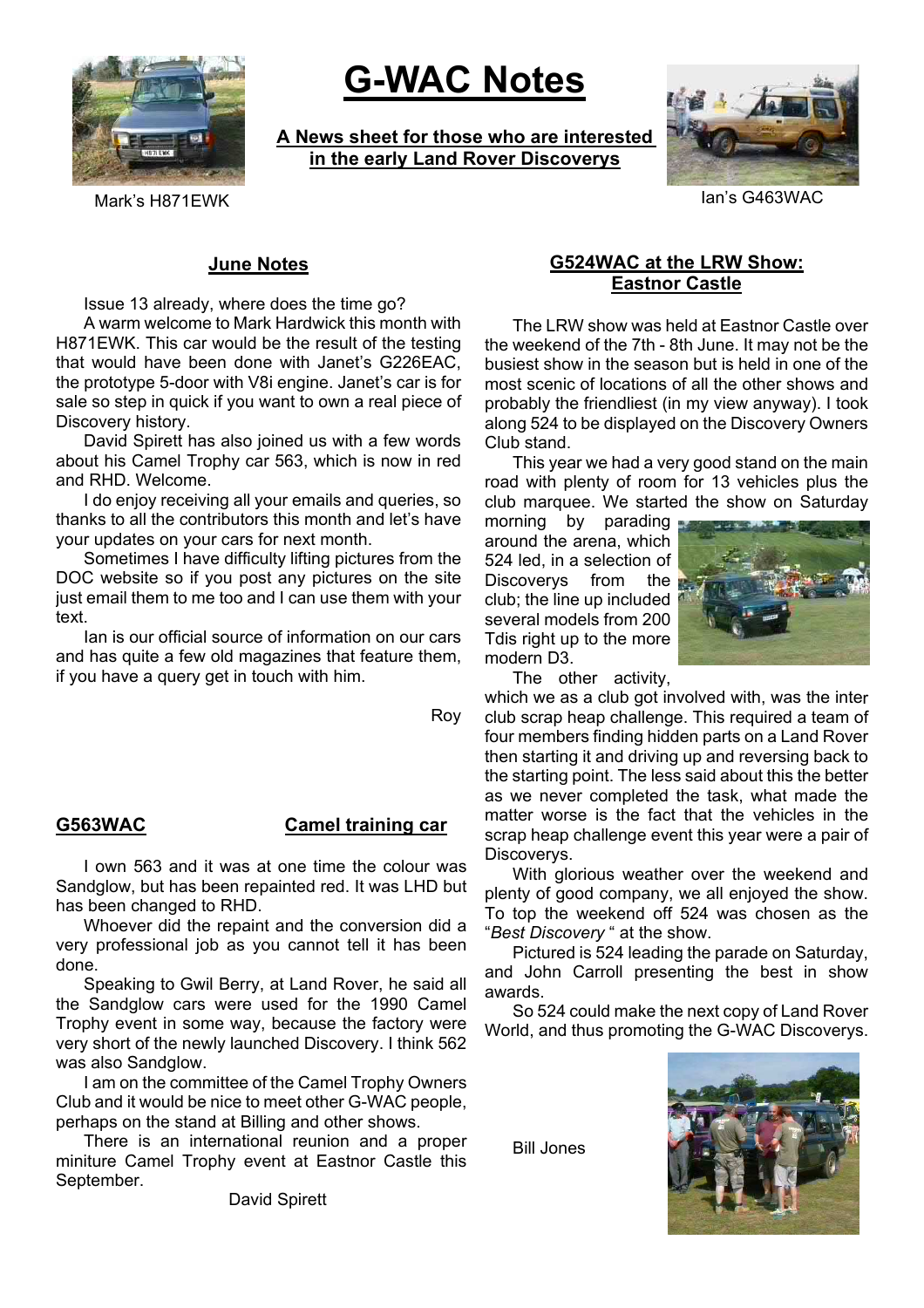# **Severn Valley Railway Display. 17th – 18th May**

As part of the celebrations to mark 60 years of Land Rover, the Severn Valley Railway hosted a weekend of static displays by various Land Rover clubs at stations along the line. The Discovery Owners Club was invited to form a display at Bridgenorth station, which is at the northern end of this well-known steam railway.

Other clubs taking part, starting at Kidderminster, were the Series Ones, working up the line with Series 2, 3 and so on at the different stations, with the Range Rover Register sharing the car park at Bridgenorth with us.

The Discovery Owners Club put a display of nine

cars on each of the two days, with my G524WAC heading up the display on both days. There was a good mix over the weekend with all the basic types on display at one point or another, including a good



number of 200Tdis. On the Sunday the display was joined by a second G-WAC, with Graham bringing along 603 for the day. I had only purchased 524 from James on that Friday, so this was the first outing in a G-WAC for me, and Graham had only collected 603 earlier that week. This meant both vehicles were at their first event under their new ownership, drawing in their fair share of enthusiasts and station visitors who took photographs.



I would like to thank Graham and all the other DOC members for attending this event; I would also like to thank the Severn Valley Railway and Severn Valley Leafers for inviting us along for the weekend.

From the early feed back that I have had, this event may be repeated next year. If so I will let you know, because this type of event makes a good family day out.

# **Camel Trophy training hacks.**

At a Land Rover magazine photo shoot that I was invited to last December, I had a chat with Roger Crathorne about the cars that were used for training the competitors for the Trophy event.

In the July 2008 issue, of Land Rover Enthusiast magazine, the full list of seven cars is published and includes my own 463. A further car, C60JKG, was also used for training. This is a prototype and is currently at the Dunsfold Collection.

The LRE article states that none of the cars were in Sandglow colour, the Trophy colours, but 463 definitely was. I have a photograph that shows

it repainted from the original white. It was not a complete repaint because the picture clearly shows the inside of the rear door as white.

At least three were in Sandglow, 475, 525 & 562. My 463 is well documented, and the other three are shown on the 1991 Burundi/



Tanzania video whilst training at Eastnor. I cannot confirm it, but I would suppose, that the other three would have been repainted too, those being 494, 532 and 563.

The LRE article also states that these would all have been fitted with the internal rollcage. From the video footage, which I have, none were fitted with a rollcage and 463 certainly wasn't. There were a few differences between individual cars, i.e. quick release bonnet catches, under-body protection, light guards etc, some were fitted some were not. So it is quite feasible that some at least did have the cages



I have checked the DVLA database, 562 was still around in 2005, 563 is now with David Spirett, and 532 was last heard of in 1995 and remains unlicensed, strangely though, this one is listed as colour yellow: the only one of the group that is.

My 463 was once registered as beige and I have the record in the HPI check. 494 is currently on sorn (01/02/2008) and still listed as blue, so this one is definitely kicking about somewhere and is the only RHD car of the group.

Of 475 there is absolutely no history and no record. I tried both Land Rover and Rover on the database.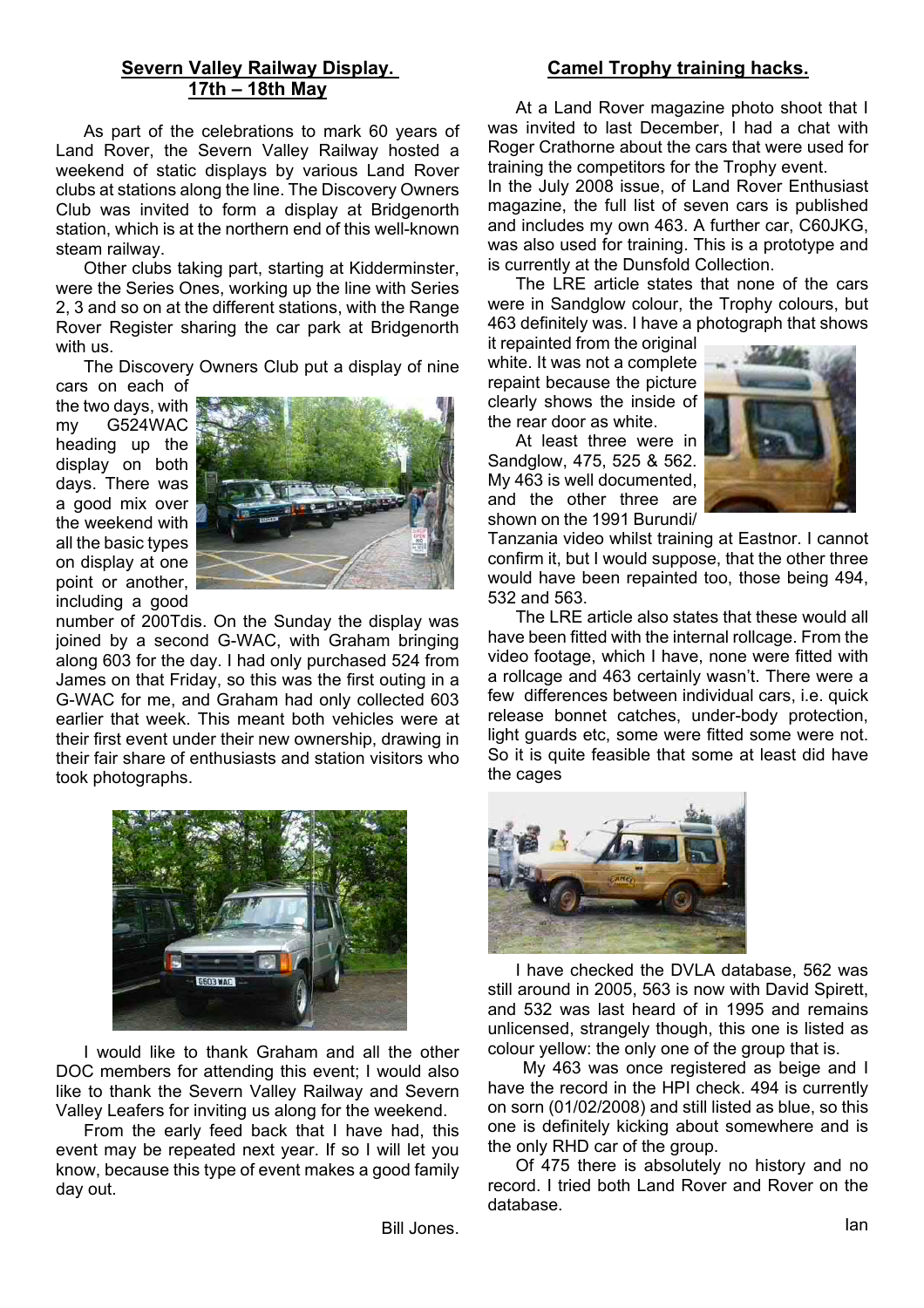#### **All change at the Bethell garage.**

Well 510 has been sold to Nick Prior of Surrey and 469 have been sold to Mark Hayden of Stockport. Both are Discovery enthusiasts and hopefully will keep us posted on their progress with them in the future.



#### G603WAC

After fitting a few new parts to 603 I have taken it out a few times. I intend to be more active now I have 603 and have visited the event at the Severn Valley Railway on Sunday 18th May for the day. This was a great day out and we had lots to see. With the new museum now open and a train ride, which lasted a couple of hours, the family had a great time. The event was well supported with many Land Rovers at all the stations along the way. The Discoverys were all housed at Bridgenorth station, and after a nice sunny day we enjoyed a pleasant drive home through the countryside.

 Back home it was into the workshop for the fitting of a new viscous fan and housing as these were missing. After fitting the fan 603 seemed to find more power and the turbo seemed to be working harder. I assume it was the load from the fan doing this and I can say it drives very well.



Having swapped the tyres for a set of new BF Goodrich ATs from 510, I decided to take a visit to the Discovery Ownwers Club National event. Having never visited the national before I was interested to see what went on. On arrival 603 was scrutineered, which it passed, and the fee paid for some gentle off roading. I intend to use 603 more and it won't be in factory condition. One of the dilemmas that I had with my now departed 469 was that it could only really be preserved and shown at events. This limited the use we could get out of it.

So after scrutineering had finished I gained a few passengers. Their cars had failed the checks so we set off into the unknown. 603 performed very well off road. Due to the weather the gentle tracks had started to become hard going and the easy stuff was in some cases black rated, or even closed off!

But we found a few good routes and spent about four hours playing in the mud. We got stuck a few times, but there was always plenty of friendly help and recovery assistance along the way to get us going again.



At every opportunity someone asked what I was doing taking a G-WAC offroad, but with a lot of time and careful driving, it survived the day and returned home with no damage, but a lot of nice mud plastered everywhere.

On arrival home I treated it to a good wash off underneath and on top, then spent the evening out for a drive in the country lanes. A great day and well worth the visit - even in a G-WAC!

During June I intend to tidy up a few small areas of bodywork, fit my rear access ladder, fit a rear tow bar for my caravan and look out for some nice original side steps.

With our baby due anytime now, events will probably be off until at least Billing, where 603 will be on display on the DOC stand.

Graham